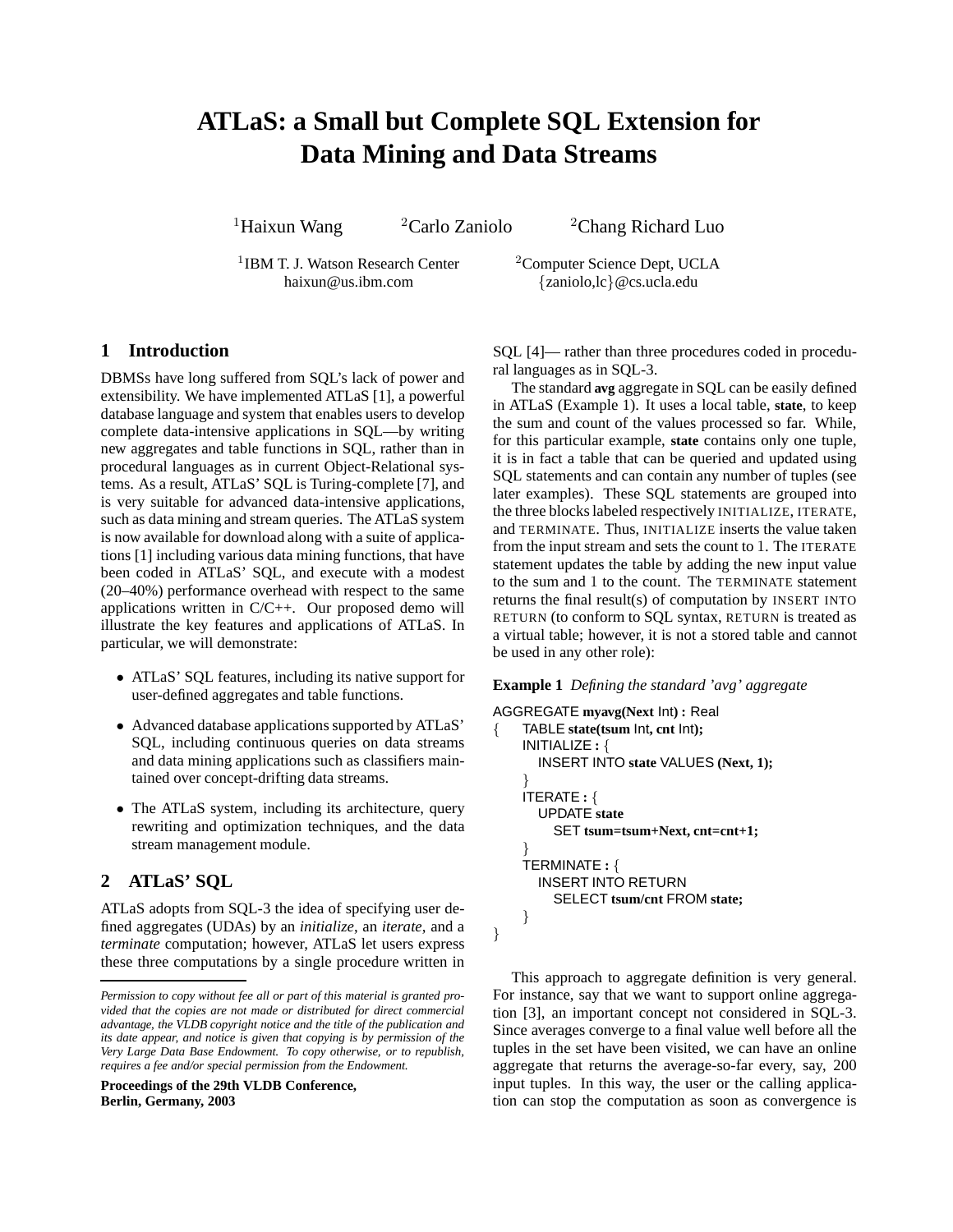detected. This gives the UDA of Example 2, where the RETURN statements appear in ITERATE instead of TERMI-NATE. The UDA **online avg**, so obtained, takes a stream of values as input and returns a stream of values as output (one every 200 tuples). While each execution of the RE-TURN statement produces here only one tuple, in general, it can produce (a stream of) several tuples. Thus UDAs operate as general stream transformers. Observe that the UDA in Example 1 is blocking, while that of Example 2 is nonblocking. Thus, nonblocking UDAs are easily expressed in ATLaS, and clearly identified by whether their TERMINATE clause is either empty or absent.

## **Example 2** *Online averages*

```
AGGREGATE online avg(Next Int) : Real
    { TABLE state(tsum Int, cnt Int);
    INITIALIZE : {
      INSERT INTO state VALUES (Next, 1);
    }
    ITERATE: {
      UPDATE state
         SET tsum=tsum+Next, cnt=cnt+1;
      INSERT INTO RETURN
         SELECT sum/cnt FROM state
         WHERE cnt % 200 = 0;
    }
    TERMINATE : { }
}
```
Straightforward as it appears to be, ATLaS' approach to aggregate definition greatly improves the expressive power and extensibility of SQL. For instance, in ATLaS, UDAs can call other UDAs, including themselves. This enables us to compute, for example, the transitive closure of a graph using a UDA that performs a depth-first traversal of the graph by recursively calling itself. In fact, we proved that SQL so extended is Turing-complete on database tables [7]. As a result, we can express in ATLAS advanced applications such as data mining that are difficult to support well using the current SQL-compliant DBMSs [6].

# **3 Stream Applications in ATLaS**

SQL extensions have been proposed to support continuous queries in SQL [2]. ATLaS' SQL is Turing complete, as a result, stream queries can be implemented in ATLaS without additional language constructs.

ATLaS supports a delta-based computation of aggregates on windows (Example3). UDAs on windows are defined using three states INITIALIZE, ITERATE, and REVISE (which replaces TERMINATE). The first two states are active in the transient situation, when the query is first started on the stream, and the boundary of the window have not yet been reached. Once the boundary of the window have been reached then ITERATE is no longer true, and every new incoming tuple is processed by REVISE. In this state, the system maintains the EXPIRED table holding the input tuples that just expired (one for count-based windows, zero, one, or many for time-span based windows). This table has

the same schema as the input tuples, (i.e., EXPIRED**(Next Int)** for Example 3), and it is updated automatically by the system. Thus, the sum and the count of the tuples in EX-PIRED can now be used to update the sum and the count, and then return the average value of the window.

## **Example 3** *Defining avg on windows*

```
AGGREGATE myavg(Next Int) : Real
    { TABLE state(tsum Int, cnt Int);
    INITIALIZE : {
      INSERT INTO state VALUES (Next, 1);
    }
    ITERATE : {
      UPDATE state
         SET tsum=tsum+Next, cnt=cnt+1;
    }
    REVISE: {
      UPDATE state SET
           tsum=tsum + Next - SUM(E.Next),
           cnt=cnt+1-count(E.*)
         FROM EXPIRED AS E;
      INSERT INTO RETURN
         SELECT tsum/cnt FROM state
    }
}
```
ATLaS also supports a window specification in the FROM clause along the lines proposed in [2]. Thus, a window specification consists of:

- 1. an optional partitioning clause, which partitions the data into several groups and maintains a separate window for each group,
- 2. a window size, using either the count of the elements in the window, or the range of time covered by the window (i.e., its time-span).
- 3. an optional filtering predicate.

Thus, to compute the average call length, but considering only the ten most recent long-distance calls placed by each customer we will write the following query:

**Example 4** *Count-Based Window on a Stream*

```
STREAM calls(customer id Int, type Char(6), minutes Int,
            Tstamp: Timestamp) SOURCE mystream;
SELECT AVG(S.minutes)
FROM Calls S [ PARTITION BY S.customer id
              ROWS 1000 PRECEDING
              WHERE S.type = 'Long Distance']
```
where the expression in braces defines a sliding window on the stream of calls. The meaning of this query is that for each new long-distance tuple coming in the stream, the average of this and the previous 999 tuples is computed and returned to the user. Thus this query receives a stream as input and generate a stream as output.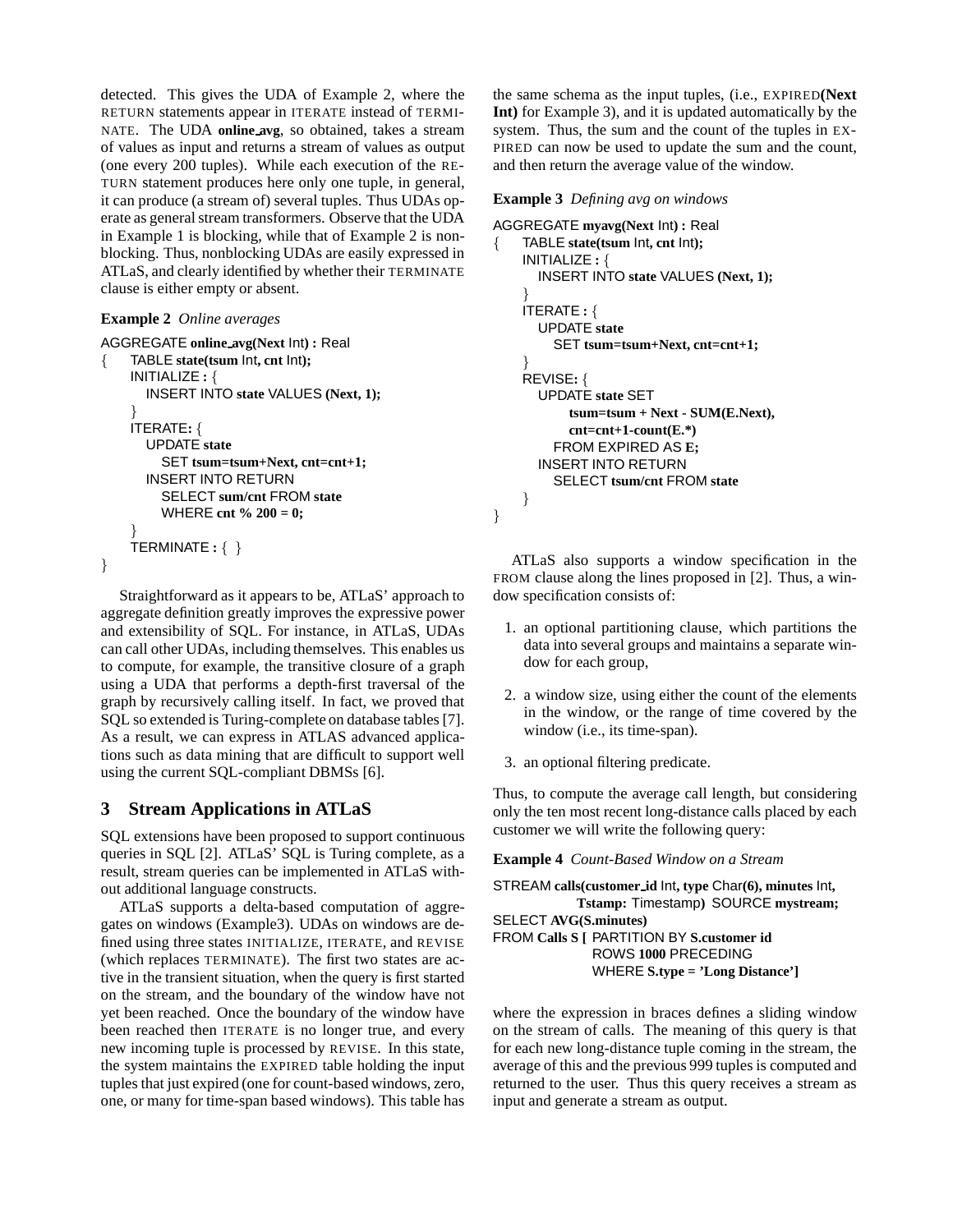## **4 Data Mining Applications in ATLaS**

Using table functions and recursive aggregates, Algorithm 1 implements a scalable decision tree classifier using merely 14 SQL statements.

|     | <b>Algorithm 1 A Scalable Decision Tree Classifier</b> |
|-----|--------------------------------------------------------|
|     | 1: AGGREGATE classify(iNode Int, RecId Int, iCol Int,  |
|     | iValue Int, iYorN Int)                                 |
|     | 2: { TABLE treenodes(RecId Int, Node Int, Col Int,     |
|     | Value Int, YorN Int);                                  |
| 3:  | TABLE mincol(Col Int);                                 |
| 4:  | TABLE summary(Col Int, Value Int, Yc Int, Nc Int)      |
|     | INDEX (Col, Value);                                    |
| 5:  | TABLE ginitable(Col Int, Gini Int);                    |
| 6:  | INITIALIZE: ITERATE: {                                 |
| 7:  | <b>INSERT INTO treenodes</b>                           |
|     | VALUES(RecId, iNode, iCol, iValue, iYorN);             |
| 8:  | <b>UPDATE</b> summary                                  |
|     | SET Yc=Yc+iYorN, Nc=Nc+1-iYorN                         |
|     | WHERE $Col = iCol$ AND Value = iValue;                 |
| 9:  | <b>INSERT INTO summary</b>                             |
|     | SELECT iCol, iValue, iYorN, 1-iYorN                    |
|     | WHERE SQLCODE<>0;                                      |
| 10: | TERMINATE : {                                          |
| 11: | <b>INSERT INTO ginitable</b>                           |
|     | SELECT Col, sum((Yc*Nc)/(Yc+Nc))/sum(Yc+Nc)            |
|     | FROM summary GROUP BY Col;                             |
|     | HAVING count(Value) > 1                                |
|     | AND sum $(Yc) > 0$ AND sum $(Nc) > 0$ ;                |
| 12: | <b>INSERT INTO mincol</b>                              |
|     | SELECT minpair(Col, Gini)→mPoint                       |
|     | FROM ginitable;                                        |
| 13: | <b>INSERT INTO result</b>                              |
|     | SELECT iNode, Col FROM mincol;                         |
|     | {Call classify() recusively to partition each of its}  |
|     | {subnodes unless it is pure.}                          |
| 14: | SELECT classify(t.Node*MAXVALUE+m.Value+1,             |
|     | t.RecId, t.Col, t.Value, t.YorN)                       |
|     | FROM treenodes AS t,                                   |
|     | (SELECT tt.RecId RecId, tt.Value Value                 |
|     | FROM treenodes AS tt, mincol AS m                      |
|     | WHERE tt.Col=m.Col) AS m                               |
|     | WHERE $t$ . RecId = $m$ . RecId                        |
|     | GROUP BY m.Value;                                      |
|     | }                                                      |
|     | }                                                      |

A detailed description of Algorithm 1 can be found in [6]. In summary, the INITIALIZE and ITERATE routine of UDA **classify** updates the class histogram kept in the **summary** table for each column/value pair. The TER-MINATE routine first computes the gini index for each column using the histogram. If a column has only one distinct value ( $count(Value) \leq 1$ ), or tuples in the partition belongs to one class (**sum(Yc)=0** or **sum(Nc)=0**), then the column is not splittable and hence, not inserted into **ginitable**. On line 12, we select the splitting column which has the minimal gini index. A new sub-branch is generated for each value in the column. The UDA **minpair** returns the minimal gini index as well as the column where the minimum value occurred. After recording the currentsplit into the **result** table, we call the classifier recursively to further classify the subnodes. On line 14, GROUP BY **m.Value** partitions the records in **treenodes** into **MAXVALUE** subnodes, where **MAXVALUE** is the largest number of different values in any of the table columns. The recursion terminates if table **mincol** is empty, that is, there is no valid column to further split the partition.

UDA **classify** can be applied to relational training sets after they are transformed on the fly to a stream of column/value pairs. Such transformations can be carried out by ATLaS' table functions, which also play a critical role in extending the expressive power of SQL [6].

Due to space limitations, here we have only discussed the classification algorithm, but more complex applications, including the Apriori algorithm for association rule mining, DBSCAN for density based clustering, and other data mining functions can be concisely written and efficiently implemented in SQL using ATLaS [4, 5, 6].

## **5 The ATLaS System**

The ATLaS system consists of the following components: (i) the database storage manager, (ii) the language processor, and (iii) the data stream management engine.

The database storage manager consists of (i) the Berkeley DB library and of (ii) additional access methods including in-memory database tables with hash-based indexing,  $R^{\bar{+}}$ -tree for secondary storage, sequential text files, etc. We use Berkeley DB to support access methods such as the B <sup>+</sup>Tree, and Extended Linear Hashing on disk-resident data.  $R^+$ -trees are introduced to support spatio-temporal queries, and in-memory tables are introduced to support the efficient implementation of special data structures, such as trees or priority queues, that are needed to support efficiently specialized algorithms, such as Apriori or greedy graph-optimization algorithms.

The ATLaS language processor translates ATLaS programs into C++ code, which is then compiled and linked with the database storage manager and user-defined external functions. The core data structure used in the language processor is the query graph. The parser builds initial query graphs based on ATLaS' abstract syntax tree. The rewriter, which makes changes to the query graphs, is a very important module, since much optimization, such as predicate push-up/push-down, UDA optimization, index selection,



Figure 1: The ATLaS Architecture